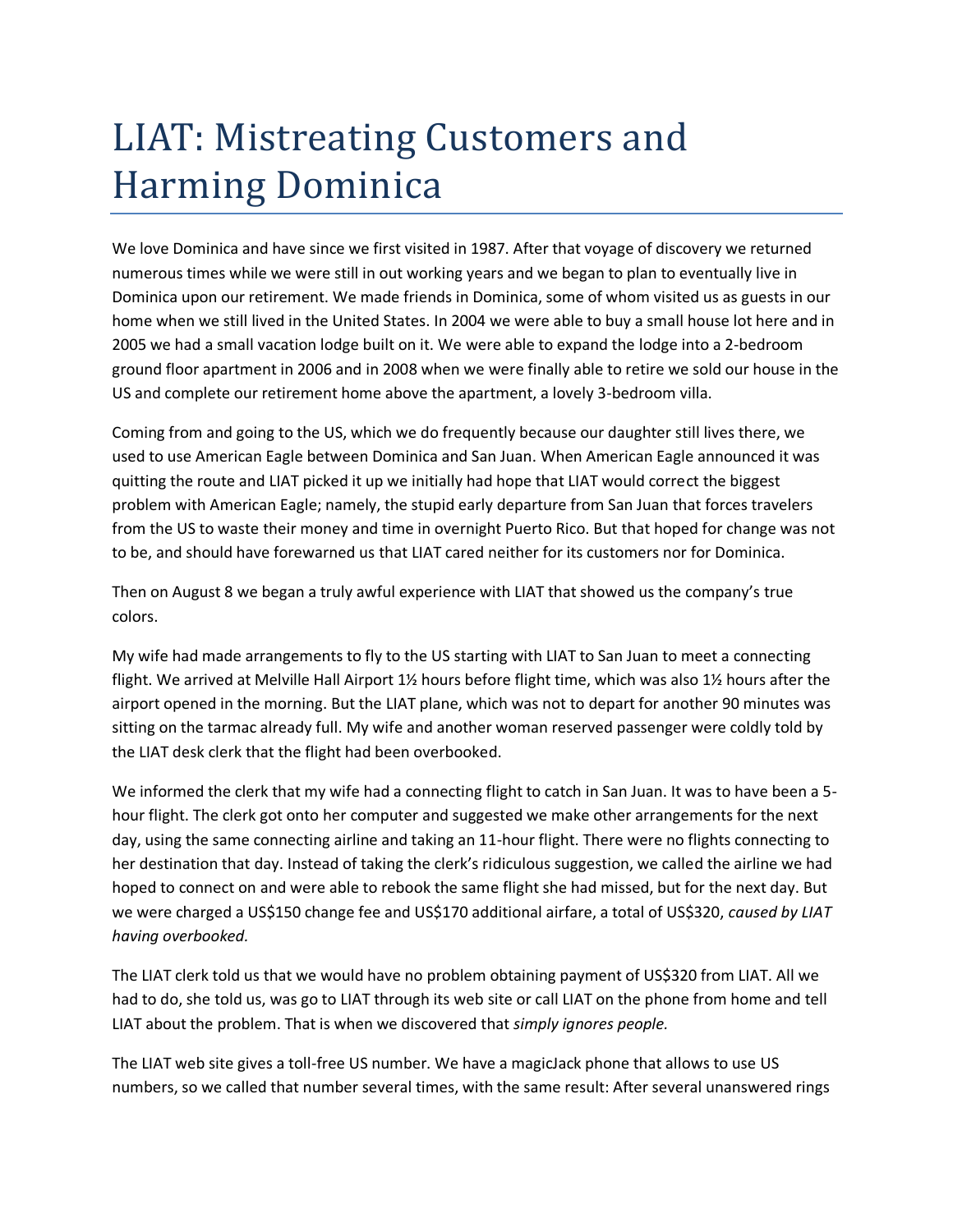the phone goes to an error signal. The LIAT web site also gives a number in Antigua, but either a magicJack or LIME cell phone call to it would cost too much to make, especially if one must wait on hold. But the LIAT web site also gives a toll-free number for use from Puerto Rico and we found that our magicJack could call that number. That number is answered by an automated system that typically forces the caller to hold for over 15 minutes. (Imagine the cost if you're not using a magicJack to call!)

Finally, I reached some at LIAT on the phone. I tried to tell her about our problem. She did not want to hear. She simply told us that we had to send an e-mail to LIAT Customer Relations.

We quickly learned why LIAT probably calls what other airlines call "Customer Service" "Customer Relations" instead. It is because LIAT does not provide customers with any service. It instead has "relations" with them in a figurative sense, if you take my meaning.

My e-mail to LIAT and several follow-up e-mail messages to LIAT went un-answered. So I figured I would write to LIAT by actual letter. I could not find an address (although there is one fairly hidden in small print on the web site), so I tried to get one by calling. After the usual 15-minute hold I reached a human being. I asked her for the LIAT business address and *she hung up on me!*

So I drove to Melville Hall Airport and asked the LIAT desk personnel for the company's address. Incredibly, they *told me they did not know it* even when I asked them what address was on their paychecks. But one of them let slip the information that LIAT has an office at the airport.

*LIAT on Dominica tries to hide from the public.* The telephone book lists no office on Dominica for LIAT. But LIAT has an office in the wooden building adjacent to the terminal. However, *it has no sign, blacked out windows, and a locked door.* I knocked and gained entry and the employee there reluctantly gave me a business address for LIAT. (Don't bother writing. Doing so is useless. I wrote to both addresses. *Neither letter received any reply.*)

My letters and e-mails told LIAT about my problem, demanded LIAT pay us the US\$320 it had cost us, and warned them that I would do my utmost to publicize this matter if we did not get our money within one month.

A week ago, still not having heard from LIAT I returned to the LIAT Melville Hall Airport office. On that trip I made certain to write down the names of the people I met there or was told about. And I also gave the secretary who was there a note about our problem with a repeat of my warning.

*For your information, not only LIAT itself, but also its employees hide from customers.* I had learned of a LIAT office employee from people in my village and got his phone number from his sister. His name is Raymond Warrington and his phone number is 275-7624. But he will not answer calls from anyone he does not know. He also will not return calls or answer text messages. He won't even reply to messages left for him on Facebook! And LIAT has an office manager, Mr. Gerald Cools-Latrigue. His number listed in the phone book is out of service. But his office number is 448-3985. (*Good luck trying to reach him!*)

By the time I reached home and happened to check my e-mail, there was a message from LIAT. But all it did, *at last*, was acknowledge my original e-mail to LIAT by reply. It advised me to "be patient", but did